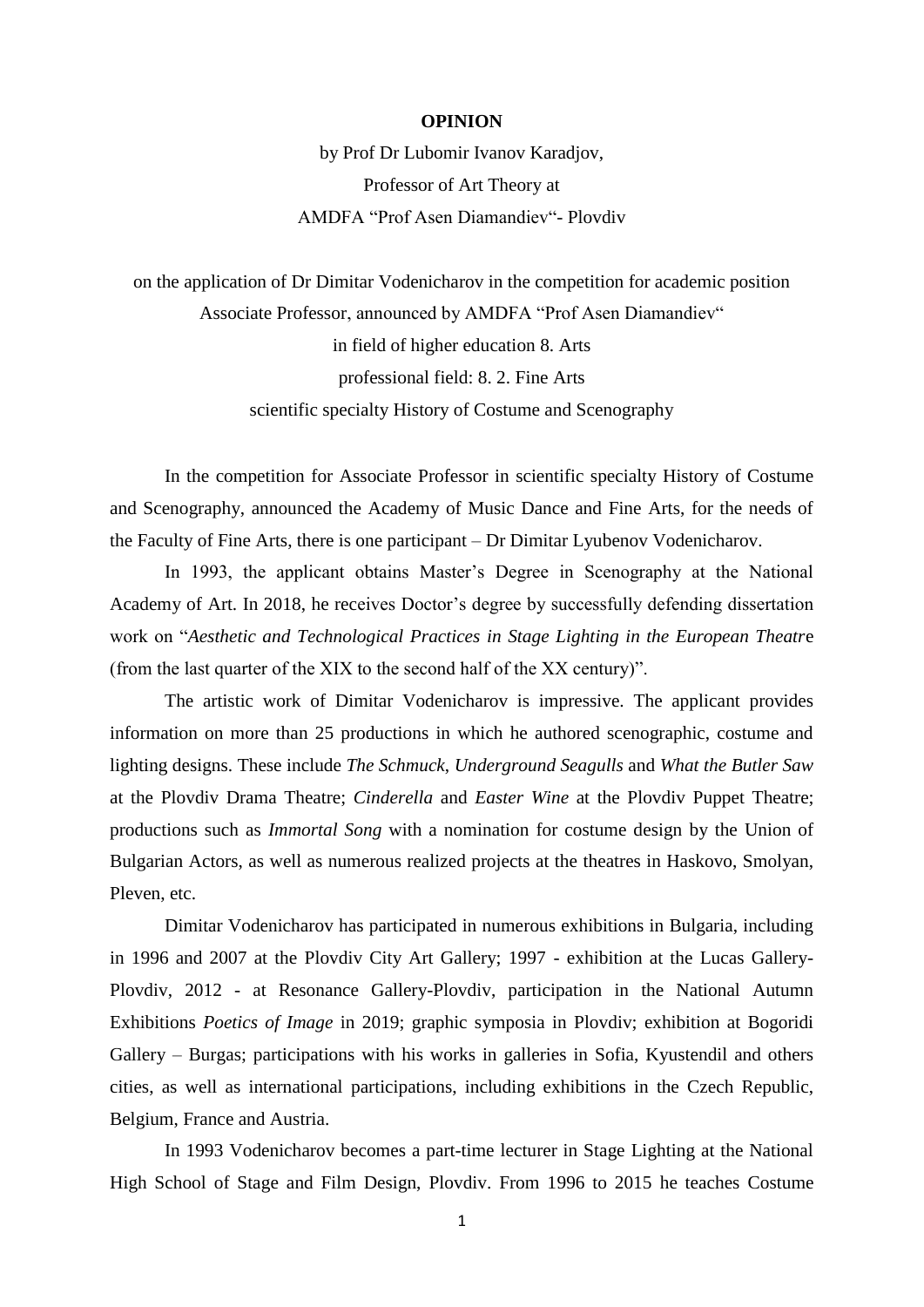History and Stage Equipment and Technology at AMDFA. Since 2018, he is Assistant Professor in Costume History and Stage Equipment and Technology at AMDFA, making him one of the longest serving teachers in the Faculty of Fine Arts of the Academy. In addition, for the period 1997 – 1999 he works as stage designer at Razgrad Drama Theatre.

In the competition for Associate Professor in the scientific specialty History of Costume and Scenography, according to the requirements of the Act for the Development of the Academic Staff, Dimitar Vodenicharov presents evidence of artistic achievements in the field of arts, namely, stage and costume design for the play *Undress!* Based on *What the Butler Saw* by Joe Orton, staged at Plovdiv Drama Theatre, season 2014-2015, directed by Krasimir Rankov, as well as a set design for the musical *The Schmuck* of Petar Radevski and Leo Capon, by Iva Perzhikova, staged at Plovdiv Drama Theatre during 1995-1996 season directed by Leo Capon.

The comedy *Undress!* is a high level production, with which the Plovdiv Drama Theatre participated at the International Theatre Festival Stage at a Crossroad in 2014. The author of the stage and costume design Dimitar Vodenicharov presents, in the documentation of this competition, the poster of the production with the actors Troyan Gogov, Ivana Papazova, Aleksey Kozhuharov, Ivaylo Hristov, Radina Dumanyan and Venelin Metodiev, a certificate for the direction of Krasimir Rankov and factual and visual evidence for the stage and costume design Dimitar Vodenicharov.

The documentation also includes two reviews. One is by Rada Stoykova, where she notes that the production is a fact regardless of the difficulties of the Plovdiv Theatre, which at the time was without a main stage because of a fire. Another review in the newspaper Dnevnik gave direct positive evaluations of the overall impact of the theatre product.

Dimitar Vodenicharov illustrates his work on the stage and costumes design with 22 colour photographs, depicting different moments of the performance. The photos allow to get an idea of well-mastered stage space, adequate colour solutions and interesting backlight effects in the set design. The costumes of the actors are attractive and adequately subordinated to the "frenzied action that leaves the audience breathless", as noted in the quoted article in the newspaper Dnevnik in the issue of 29.10. 2016.

Dimitar Vodenicharov's work on the set design of *The Schmuck* is presented and proved through 10 photographs - working models characterizing the visualization of the stage. There are also 8 pictures with the actors in the musical, from which it is evident that the stage solution is influential and creates its own visual text.